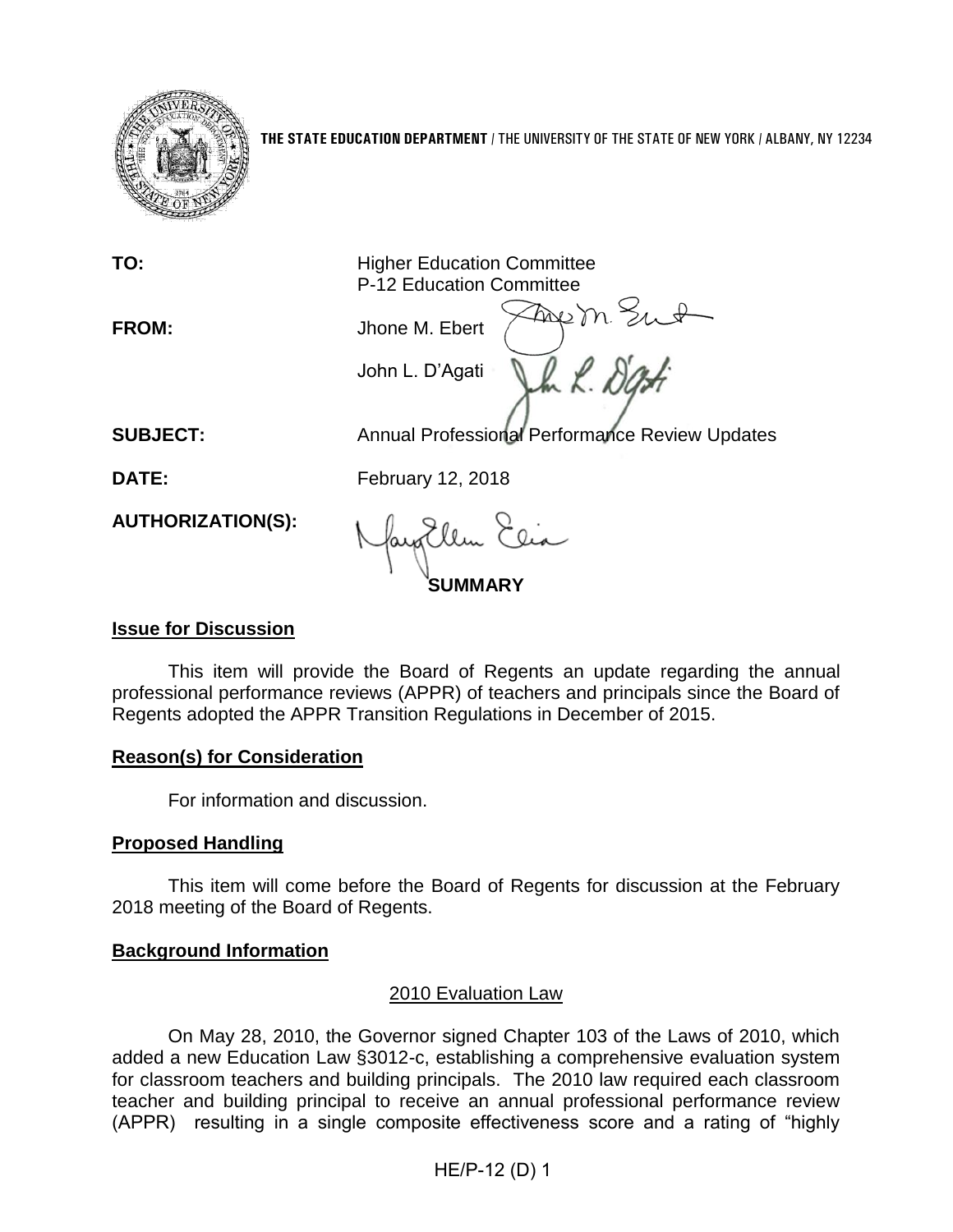effective," "effective," "developing," or "ineffective." The composite score is determined as follows:

• 20% is based on student growth on State assessments or other comparable measures of student growth (increased to 25% upon implementation of a valueadded growth model);

• 20% is based on locally-selected measures of student achievement that are determined to be rigorous and comparable across classrooms as defined by the Commissioner (decreased to 15% upon implementation of value-added growth model);

• The remaining 60% is based on other measures of teacher/principal effectiveness consistent with standards prescribed by the Commissioner in regulation.

At its May 2011 meeting, the Board of Regents adopted emergency regulations to implement the new evaluation system established in the 2010 law.

### 2012 Evaluation Law

On March 27, 2012, the Governor signed Chapter 21 of the Laws of 2012, making significant changes to enhance the 2010 evaluation law, including requiring the submission of APPR plans to the Commissioner for approval. Subpart 30-2 of the Rules of the Board of Regents was amended in March 2012 to conform to the new law.

#### 2013 Evaluation Law

In 2013, the Governor signed Chapter 57 of the Laws of 2013 to, among other things, require that all APPR plans continue in effect until a successor collective bargaining agreement ("CBA") is reached and the plan is approved by the Commissioner. The evaluation law was also revised to provide the Commissioner with authority to impose an APPR plan on the New York City School District through arbitration.

### 2014 Evaluation Law

In 2014, the Legislature made additional changes to the evaluation law to expedite material changes to reduce testing, to prohibit the administration of traditional standardized assessments in grades kindergarten through second, and to limit the amount of instructional time spent on testing and test preparation.

### 2015 Evaluation Law

On April 13, 2015, the Governor signed Chapter 56 of the Laws of 2015 to add a new Education Law §3012-d, to establish a new evaluation system for classroom teachers and building principals.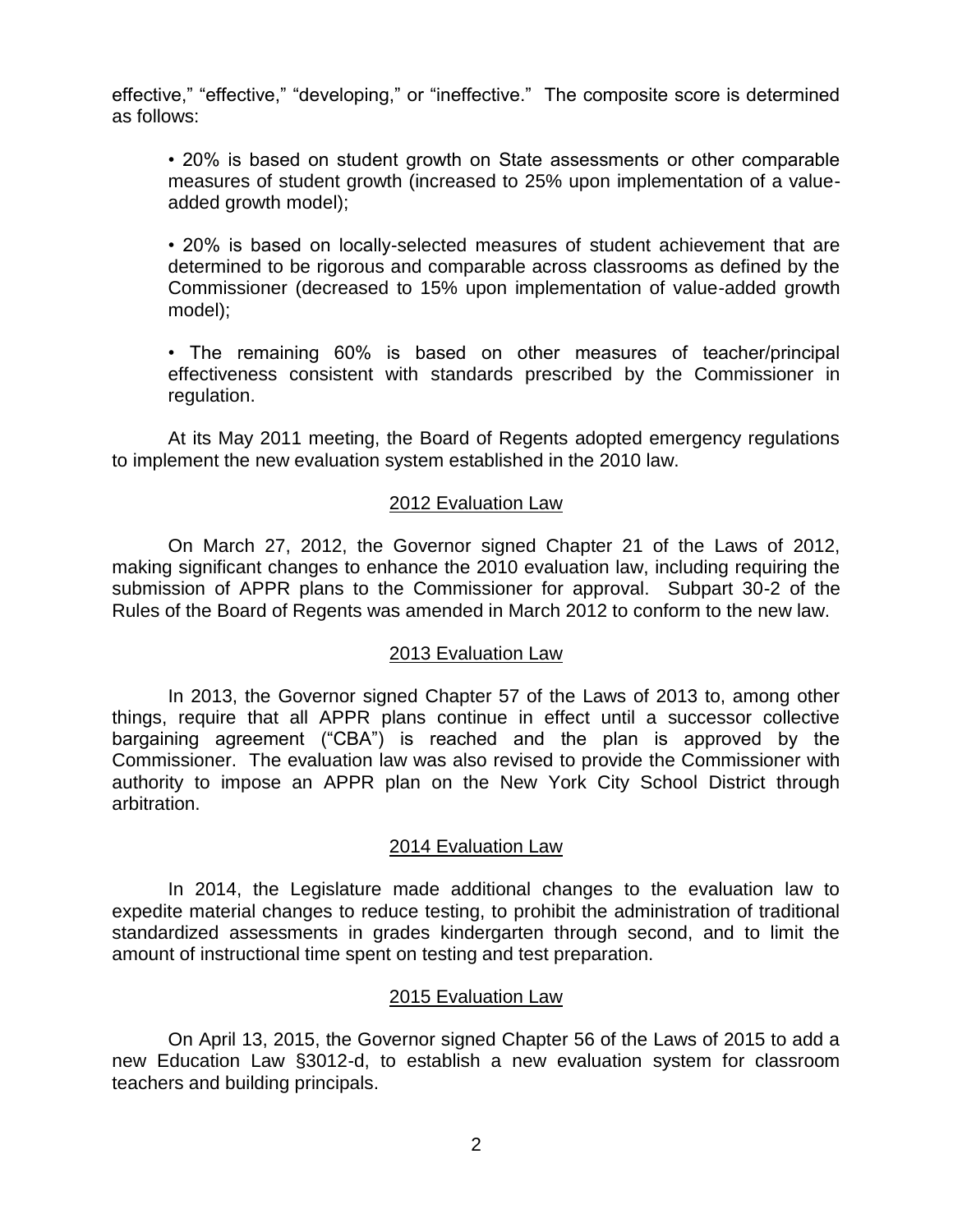The new law required the Commissioner to adopt regulations necessary to implement the evaluation system by June 30, 2015, after consulting with experts and practitioners in the fields of education, economics and psychometrics. It also required the Department to establish a process to accept public comments and recommendations regarding the adoption of regulations pursuant to the new law and consult in writing with the Secretary of the United States Department of Education on weights, measures and ranking of evaluation categories and subcomponents. It further required the release of the response from the Secretary upon receipt thereof, but in any event, prior to the publication of the regulations.

By letter dated April 28, 2015, the Department sought guidance from the Secretary of the United States Department of Education on the weights, measures and ranking of evaluation, as required under the new law.

In accordance with the requirements of the statute, the Department created an email box to accept comments on the new evaluation system [\(eval2015@nysed.gov\)](mailto:eval2015@nysed.gov). The Department received and reviewed nearly 4,000 responses and took those comments into consideration in formulating the regulations to implement Education Law §3012-d.

In addition, the Department held a Learning Summit on May 7, 2015, wherein the Board of Regents hosted a series of panels to provide recommendations to the Board on the new evaluation system. Such panels included experts in education, economics, and psychometrics and statewide stakeholder groups including but not limited to NYSUT, UFT, NYSSBA, NYSCOSS, and principal and parent organizations. The Department also met separately with individual stakeholder groups and experts in psychometrics to discuss their recommendations on the new evaluation system.

The Board of Regents took action at its June 2015 meeting to adopt regulations that reflected areas of consensus among the groups, and in areas where there were varying recommendations, that attempted to reconcile those differences to reflect best practices while also taking into consideration recommendations in the Testing Reduction Report regarding the reduction of unnecessary testing.

The new law required that all school districts and BOCES receive approval from the Department of their new evaluation systems on or before November 15, 2015. For school districts, this was required to maintain eligibility for an increase in State aid.

The Department, with consent of the Board of Regents, acted quickly to adopt a Hardship Waiver for school districts that could not meet this deadline, extending the timeframe for plan approval through October of 2016. The legislation was subsequently amended to move the approval deadline to December 31, 2016.

At its December 2015 meeting, the Board further revised Subparts 30-2 and 30-3 of the Rules of the Board of Regents, adding Sections 30-2.14 and 30-3.17 to the Rules of the Board of Regents, establishing an APPR Transition Period as the Department worked to revise its ELA and Mathematics Standards and State assessments. During this transition period, educators whose original evaluations were based in whole or in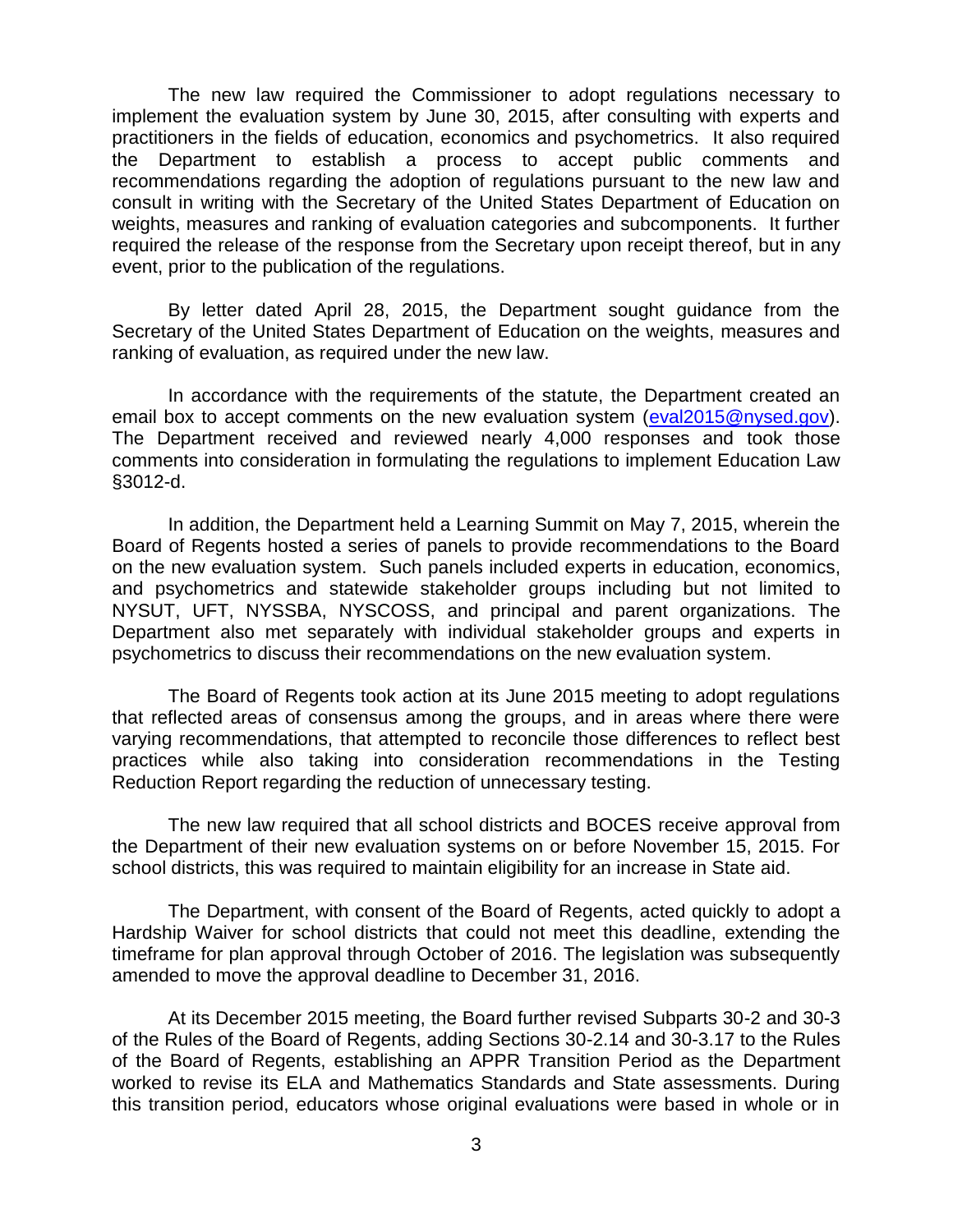part on the grades 3-8 ELA and Mathematics State Assessments and/or a Stateprovided growth score would receive both an original evaluation, including those measures and a transition evaluation, which instead uses the results of a locallydeveloped Student Learning Objective (SLO). The original evaluations are to be used for advisory purposes only and bear no employment-related consequences for APPRs completed during the 2015-16 through 2018-19 school years.

The Board of Regents further amended its regulations at its February 2016, May 2016, June 2016, and October 2016 meetings to provide additional flexibility in response to concerns raised by the field, including establishing hardship waivers related to the independent evaluator requirement and allowing for a different SLO model to be used in New York City.

Because of the actions taken by the Department and the Board of Regents to address the concerns raised by school districts and BOCES regarding the hardships imposed by the new evaluation law, all school districts were able to meet the December 31, 2016 approval deadline. The 2016-17 school year was the first school year where all school districts implemented new evaluations pursuant to Education Law §3012-d.

#### Department Activities Related to APPR Since December 2015

To implement the requirements of Education Law §3012-d, the Department has completed many actions, including, but not limited to:

- Approval of 568 Hardship Waivers that allowed districts to continue to implement their Education Law §3012-c APPR plans through December 31, 2016;
- Approval of 30 teacher and principal practice rubrics aligned to the NYS Teaching Standards and 2008 Interstate School Leaders Licensure Consortium (ISLLC) standards for use in completing evaluations under Education Law §3012-d;
- Approval of 1,654 assessments (locally developed and third-party assessments) for use with Student Learning Objectives (SLOs);
- Approval of 50 assessments and corresponding statistical growth models for use in the optional subcomponent of the Student Performance Category;
- Approval of 724 APPR plans (689 school districts and 35 BOCES);
- Approval of 171 material change submissions to approved Education Law §3012-d APPR plans; and
- Approval of 540 annual independent evaluator hardship waivers (293 for the 2016-17 school year and 247 for the 2017-18 school year)

At the same time as the Department has undertaken the above activities to ensure that all school districts and BOCES in New York State were able to implement Education Law §3012-d, we have also undertaken significant stakeholder engagement on APPR with groups, including, but not limited to: NYSUT, UFT, NYSCOSS, NYSSBA, SAANYS, NYSFSA, and NYSPTA. Department staff have also conducted several meetings with BOCES and their component districts from across the State, and other groups such as S/CDN and the Professional Standards and Practices Board (PSPB).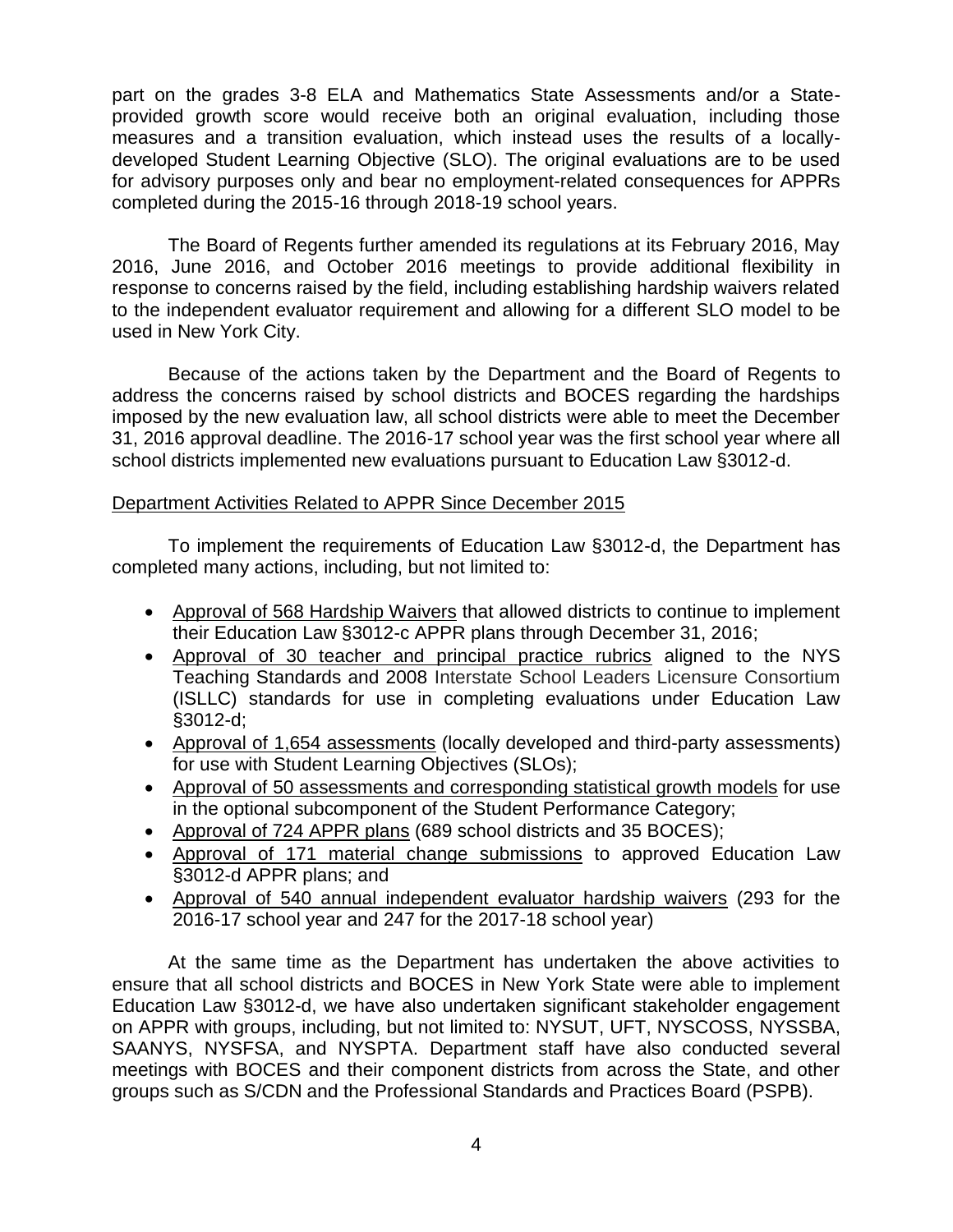In April of 2016, the Board of Regents received an update on the ELA and Mathematics Standards, Curriculum, and Assessments and APPR. As part of that update, the Board was presented with a timeline that placed the review of the evaluation system after the preliminary work to revise our standards and assessments was completed. As that preliminary work has been completed, the Department will now turn to the review of APPR.

#### The Commissioner's APPR Survey

This survey was released to begin a collaborative conversation with teachers, school leaders, and district administrators about revising New York's current APPR system. On February 6, 2018, all public school teachers, as well as school and district leaders, received an invitation to complete a survey about current teacher and principal evaluation requirements and what an ideal system could look like. The invitation sent to district leaders is attached as Attachment A. The survey is available online at: [https://www.surveymonkey.com/r/CommissionersAPPRSurvey.](https://www.surveymonkey.com/r/CommissionersAPPRSurvey)

The survey is designed to collect feedback from educators in four areas:

- The overall purpose and appropriate use of evaluation to support continuous improvement;
- School-based factors educators believe they have an influence on;
- The inclusion and relative weight of different types of evaluation measures; and
- The frequency and number of instances of each measure.

This survey is intended as a starting point for the Department to gather feedback directly from those stakeholders who are most directly impacted by the evaluation system including teachers, school leaders, and district administrators.

It will help the Department and stakeholders to understand the areas of the evaluation system that are working well and the areas of greatest concern and can help inform our work moving forward.

### **Related Regents Items**

[http://www.regents.nysed.gov/common/regents/files/meetings/Apr%202015/415p12d10.](http://www.regents.nysed.gov/common/regents/files/meetings/Apr%202015/415p12d10.pdf) [pdf](http://www.regents.nysed.gov/common/regents/files/meetings/Apr%202015/415p12d10.pdf)

<http://www.regents.nysed.gov/common/regents/files/meetings/May%202015/APPR.pdf>

[http://www.regents.nysed.gov/common/regents/files/meetings/Jun%202015/615p12a5.p](http://www.regents.nysed.gov/common/regents/files/meetings/Jun%202015/615p12a5.pdf) [df](http://www.regents.nysed.gov/common/regents/files/meetings/Jun%202015/615p12a5.pdf)

<http://www.regents.nysed.gov/common/regents/files/1215p12a5.pdf>

<http://www.regents.nysed.gov/common/regents/files/216p12a2.pdf>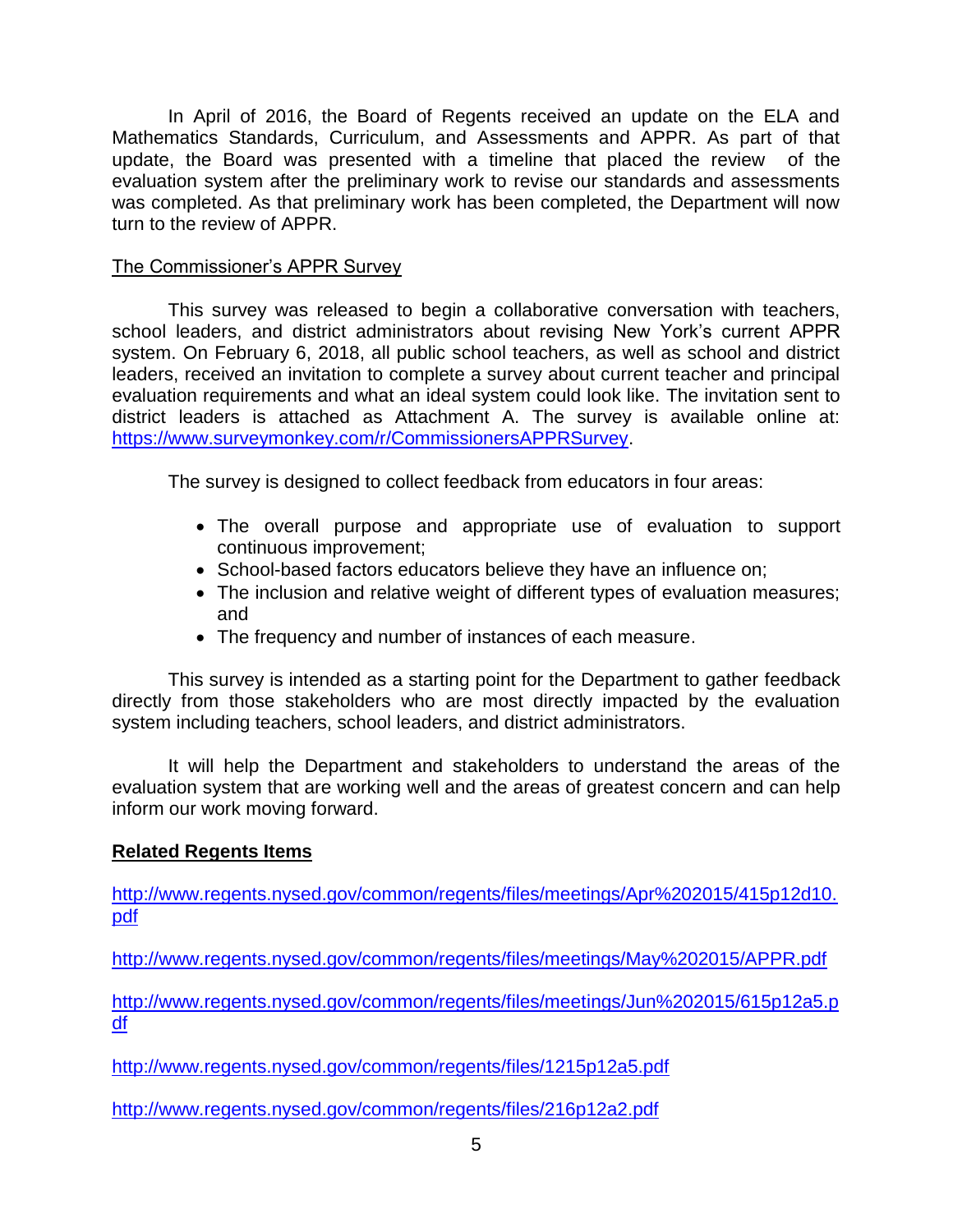<http://www.regents.nysed.gov/common/regents/files/516p12a1.pdf>

<http://www.regents.nysed.gov/common/regents/files/616p12a7.pdf>

<http://www.regents.nysed.gov/common/regents/files/1016p12a2.pdf>

#### **Next Steps**

The survey will close on March 7, 2018. At that time, we will analyze the results and determine whether additional questions must be posed to the field. Additionally, beginning in April 2018 and continuing through early 2019, the Department will be convening two APPR Workgroups – an Evaluation Workgroup and an Assessment Workgroup. The Department has issued an RFP for technical assistance providers to help us undertake this work. These workgroups will be charged with determining the questions that must be posed to the field regarding APPR and creating initial recommendations for revisions to APPR that will come to the Department and Board of Regents.

Invitations will be extended to practitioners from across the State as well as representatives from the Council of School Supervisors & Administrators, Empire State School Administrators Association (ESSAA), the New York State Council of School Superintendents (NYSCOSS), the New York State Federation of School Administrators (NYSFSA), the New York State Parent Teacher Association (NYSPTA), the New York State School Boards Association (NYSSBA), New York State United Teachers (NYSUT), the School Administrators Association of New York State (SAANYS), and the United Federation of Teachers (UFT). Additionally, national experts on topics related to educator evaluation will participate on the appropriate workgroups.

The results of the Commissioner's initial APPR survey will be provided to Workgroup members. Workgroups will meet regularly over a year's time to formulate additional questions that need to be probed with the field. The Department will organize focus groups, electronic surveys, and regional meetings to gather additional information. The Workgroups will then be asked to reflect on all of the field's feedback and develop initial recommendations that will require further feedback from the field. The Workgroups will assess the work that has been done and the development of the proposed recommendations.